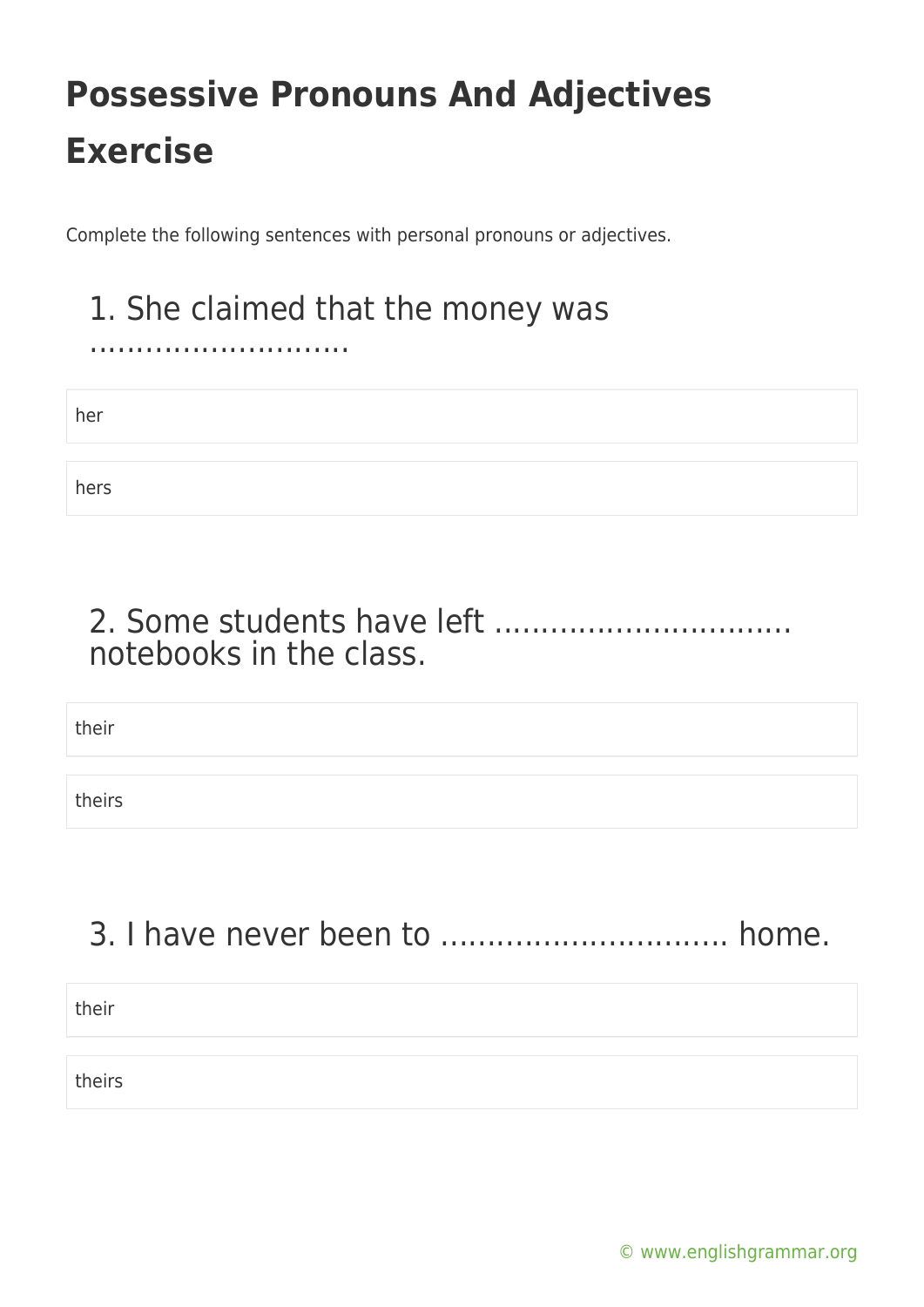#### 4. Neither Sam nor Peter can remember ............................ passwords.

their

theirs

### 5. She told me that the bag was

................................

her

hers

### 6. I have been to their home several times but they have never been to ..................................

our

ours

[© www.englishgrammar.org](https://www.englishgrammar.org/)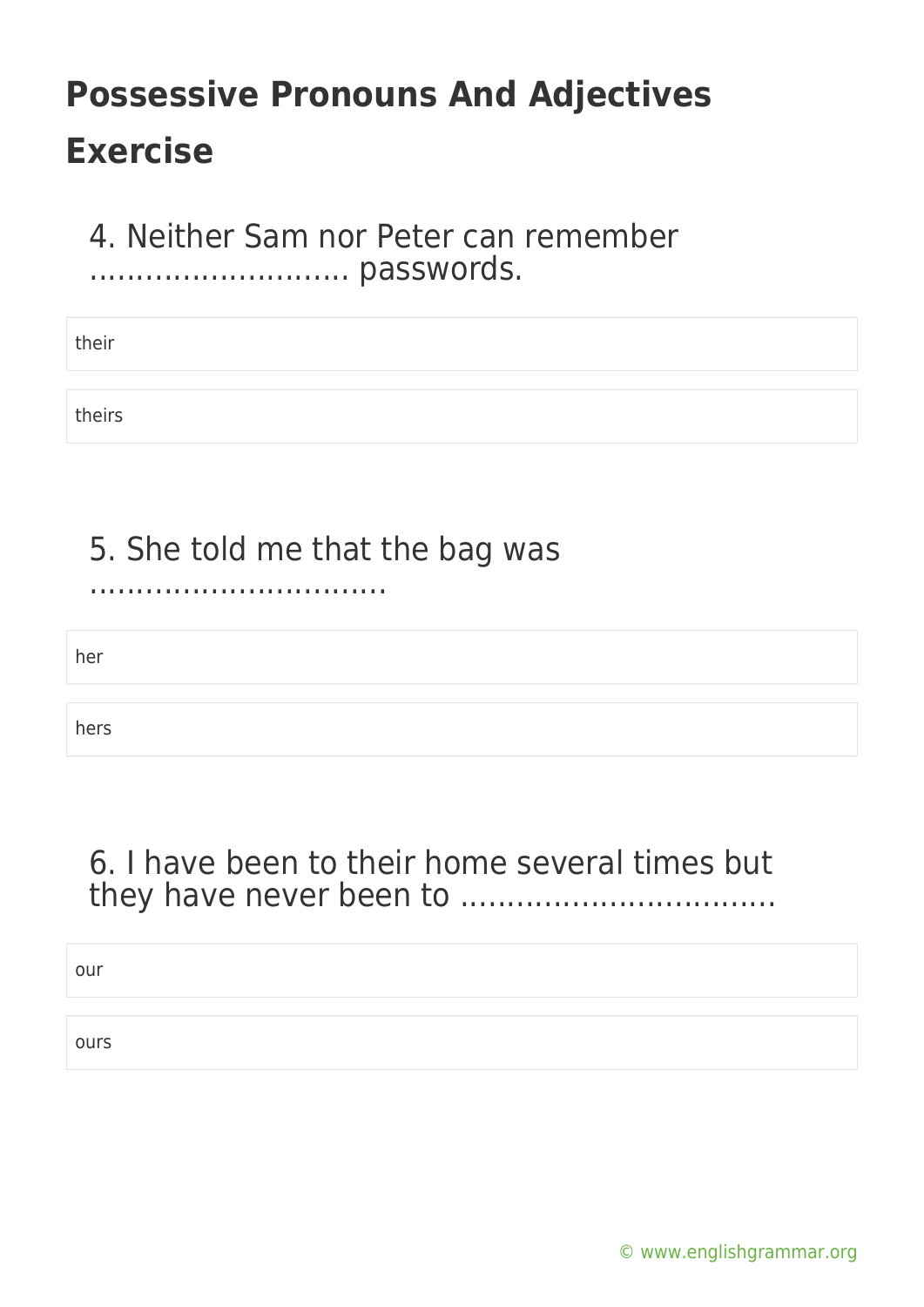7. She found .............................. passport but we couldn't find ...............................

| her, our   |  |
|------------|--|
|            |  |
| hers, ours |  |
|            |  |
| her, ours  |  |

#### 8. He has a lot of friends but none of them was invited for ........................... birthday.

his

him

## 9. I think this pen is ................................

my

mine

[© www.englishgrammar.org](https://www.englishgrammar.org/)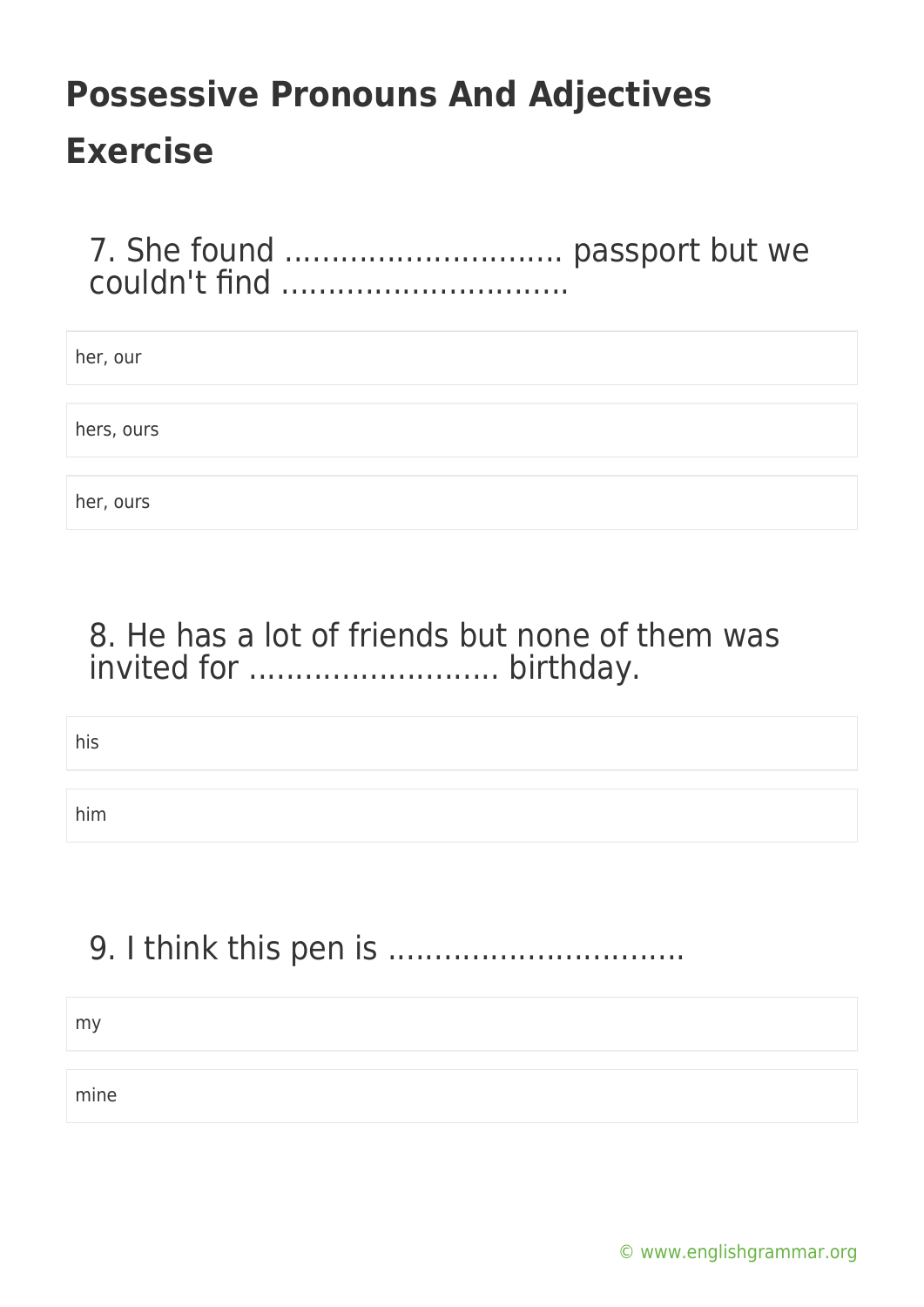10. I asked him if he had seen ............................. key.

| my   |  |  |  |
|------|--|--|--|
|      |  |  |  |
| me   |  |  |  |
|      |  |  |  |
| mine |  |  |  |

#### 11. She asked him what he was doing in ............................. room

her

hers

#### 12. I can show you my ID. Can I see ................................?

your

yours